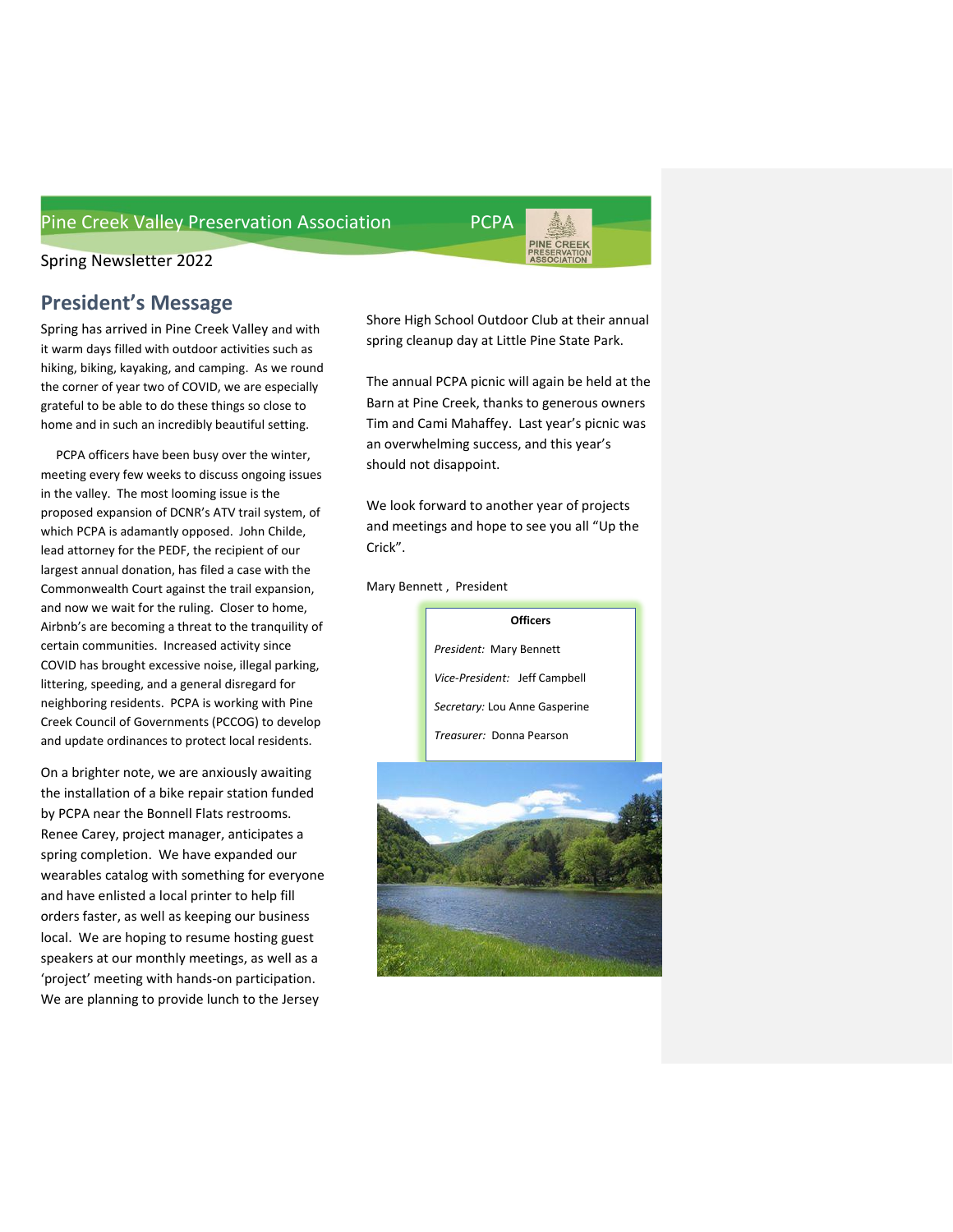# **Upcoming Events**

#### **2022 Meeting Dates**

April 18… Annual Meeting @ 7 PM – Watson Twp Building May 16… Meeting @ 7 PM June 20… Meeting @ 7 PM July 18… Meeting @ 7 PM August 6… Picnic – Barn on Rte 44 @ 12 Noon – Sept. 19... Meeting @ 7 PM Oct. 17… Election of Officers @ 7 PM Dec. 19 … Optional Meeting @ 7 PM **Meeting Location** - Scheduled meetings are held at the DCNR Facility just north of Waterville.

We make every effort to stream the meetings on Zoom if possible and it is by invitation only. Simply send an email to **[drlouanneg@gmail.com](mailto:drlouanneg@gmail.com)** for link.

#### **PCPA Stickers**

The PCPA have older stickers that are available for members. If you would like a sticker from a previous year, please let us know.

To all **Life Members**, there is a new Life Member Sticker. To request a Life Member sticker, please contact the secretary at **lgasperine@verizon.net** or send a note to PCPA, PO Box 11, Waterville, PA 17776.

#### **PCPA Website and Email**

PCPA would like to go as green as possible. Members, simply include your email address (or change of email address) on your Membership. More information concerning PCPA may be found on the web page at<https://pinecreekpcpa.org/> .

#### **2022 Large Trash Collection**

PINE CREEK<br>PRESERVATION<br>ASSOCIATION

**Members who own property in McHenry and Brown Townships**. Information on municipal waste disposal may be found on each of the township's web site.

#### **Brown Township** -

[https://pinecreekvalley.com/local-government/brown](https://pinecreekvalley.com/local-government/brown-township/)[township/](https://pinecreekvalley.com/local-government/brown-township/)

#### **McHenry Township -**

**[https://pinecreekvalley.com/local](https://pinecreekvalley.com/local-government/mchenry-township/)[government/mchenry-township/](https://pinecreekvalley.com/local-government/mchenry-township/)**

#### **PCPA Special Activties**

PCPA participated in the Waterville Fire Department Sawdust Festival in April. We gathered some new memberships and sold some wearables. It is always nice to meet PCPA members at these events.

PCPA also sponsored the "Kids Corner" again in June. The kids project involved painting their thumb prints in the shape of a butterfly on little flowerpots and then planting a marigold in their decorated pot.

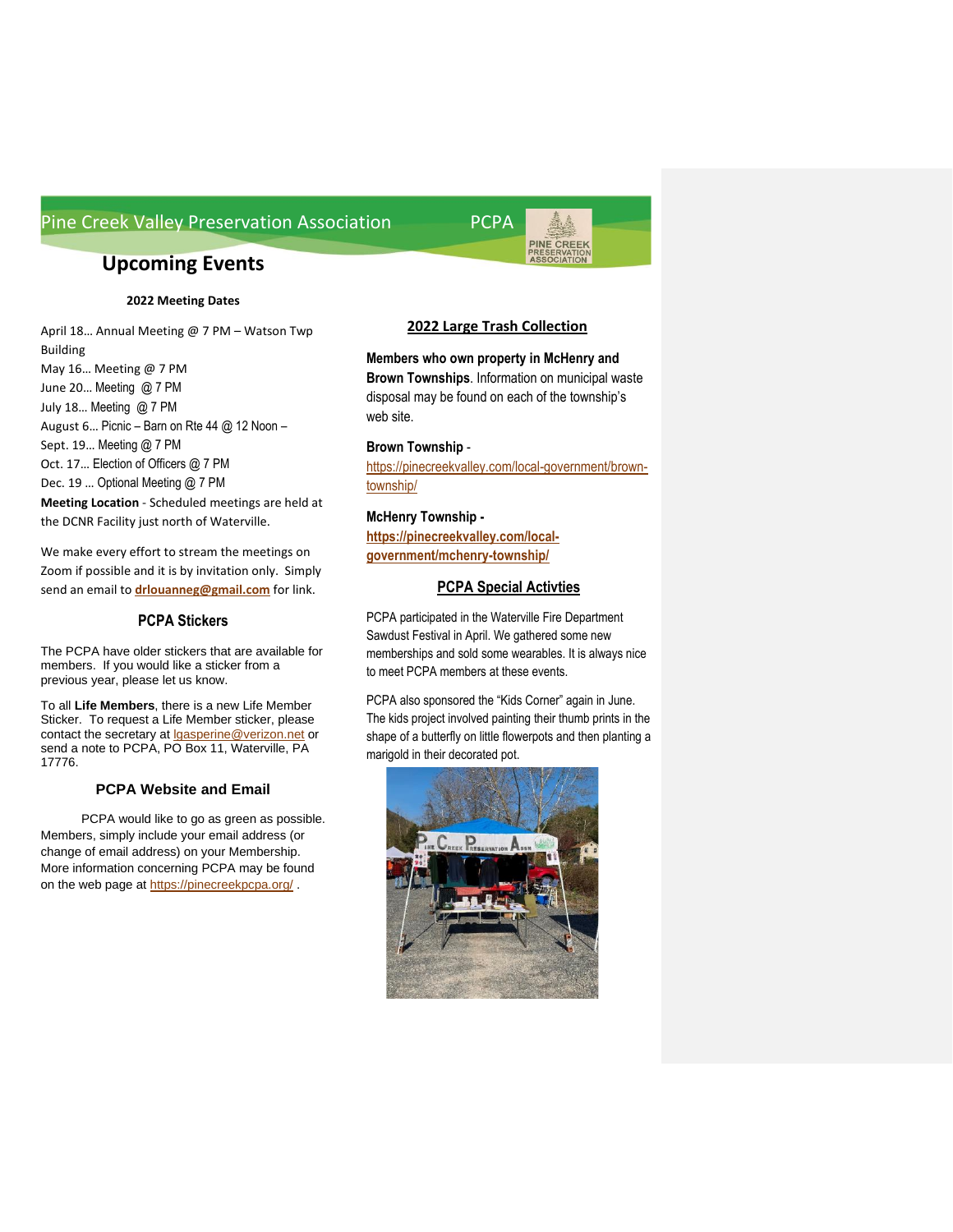#### **SPECIAL MEMBERSHIP CATEGORIES**

*If you would like to remember PCPA through one of our special membership categories, please refer to the Membership Application on page 7 of the newsletter.*

#### **New Life Members**

We are pleased to introduce the new Life Members:

Carson and Sally Brown Tim and Cami Mahaffey

Terry and Rebecca Lawhead

Mountian Top & Provisions

Up the Crick LLC

They will be proudly added to our Life Membership Plaque.

#### **2021 Friends of Pine Creek**

## **2021 Memorial Members**

**PINE CREEK** 

*This special category is for individuals who would like to honor the name and memory of a loved one.* We received memorial memberships in loving memory of:

**Neal Ort Gloria Baylor Eila Campbell Charles Darrow** *Their names will be proudly added to the Memorial Membership Plaque.*

Dallas Krapf

*It is especially important to recognize that the revenue from our Friends of Pine Creek Memberships is vital to our mission, as it goes directly to our "Legal Defense Fund", which is used to support actions such as the PEDF lawsuit. We want to recognize the generosity of the following individuals who went beyond their regular membership level in 2021.*

Eric and Katie Artx Dennis and Jane Bernhardy Gretta and Curtis Bierly Ronald and Barb Bierly Cindy and Jim Bower Christina Breining Daniel and Chris Brennan Dawn to Dusk Hunting Camp Reed and Janet Diem William and Mildred Dukmen Steve and Deb Eck Ron and Cynde Eister Sara Ely and Larry Converse Friends of Camp Kline Jane and Dave Fennelly Michael and Mary Ann Frey Jeffrey and Diane Gable John and Lou Anne Gasperine Mark and Denise Hagan Michael and Julie Haussener Phil and Mary Jane Hawkins Betty Heffner Family Ralph and Denise Hershberger Paul and Barb Hoffmaster Kagan and Galey Families Cam and Jen Kephart



David Lane William and Judy McConnell Dorian Myers Kevin and Penny Nester Chris and Cathy Nolen Lori and Joe Padua Donna Pearson Thomas Phillips Bruce and Catherine Platusich Beverly, Abbey and Chris Porter John Quintiliani Jim and Kathy Rankin Ronald and Christina Rohrer Lois Rothenberger Jim and Sheila Russo Rick and Suzanne Ruth Joseph Shoemaker Lloyd and Sondra Simmers Michael ad Cindye Weinhold Michael and Kim Whittemore Wyd Wolegemuth Waterville Tavern Donald and Marybeth Young Wolfes General Store Bernie and Janet Zbicki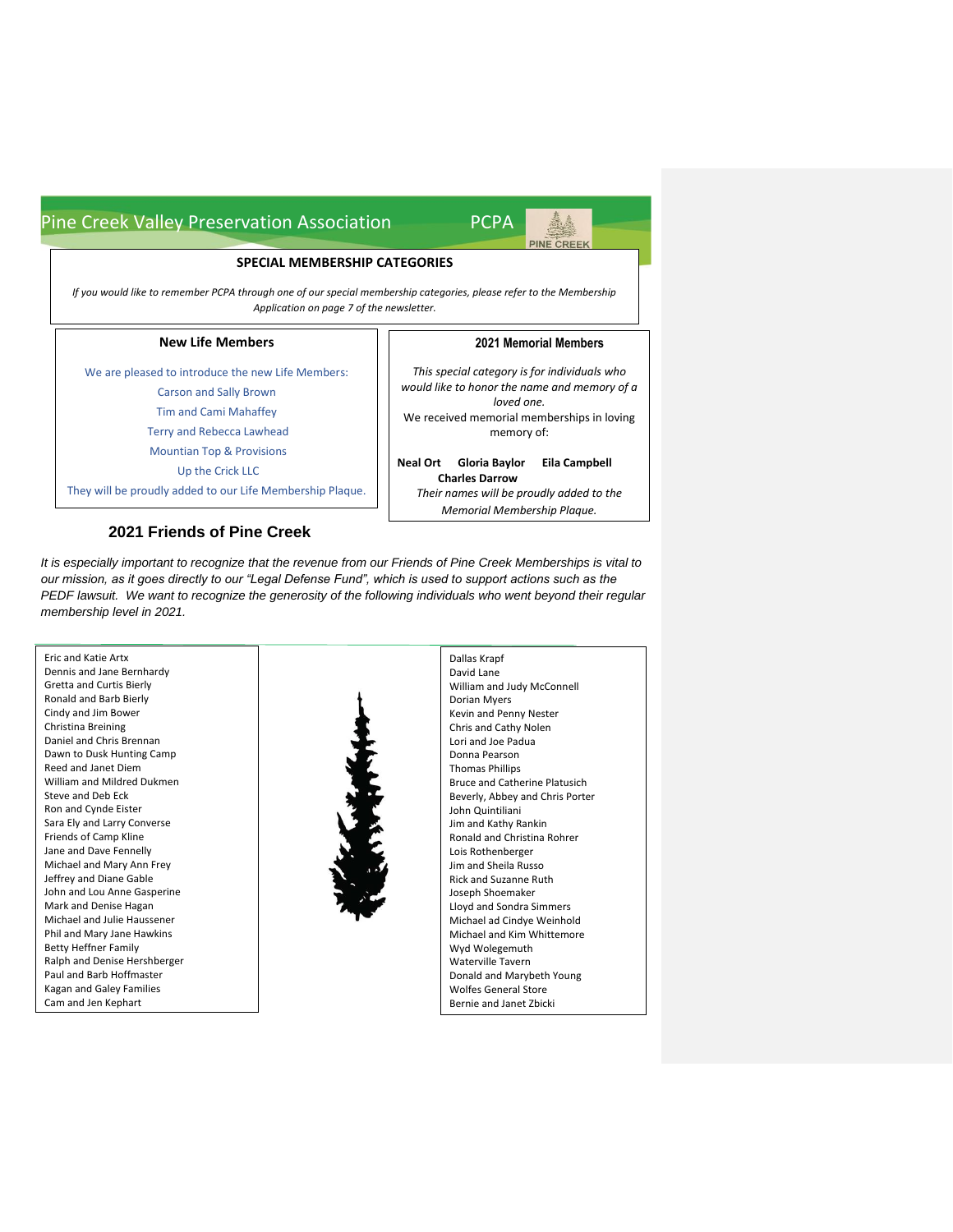

**Memorials**

PCPA has a designated category for Memorials for those who would honor the memories of loved ones. These funds support our contributions to the PA Legal Defense Fund which, through the volunteer efforts of John Childs, follows any infractions that are detrimental to the health and environmental issues pertaining to the Pine Creek Valley.

During the past year, there have been several memorials where the families have requested a physical item memorializing the individual such as a bench, stone or tree. These are all wonderful mementos of a life well lived; however, these types of items are not permitted on State Forest lands or public lands.

The establishment of a fund or donation for a memorial as previously stated goes into the PA Legal Defense Fund which we use to fund the volunteer efforts of John Childe and the PEDF fund. PCPA has contributed to the purchase of a bench or stone when the funds have exceeded the cost of the items.

If you have any further questions concerning the use of these funds, please direct your request to the officers of the PCPA through [drlouanneg@gmail.com.](mailto:drlouanneg@gmail.com)

With that being said about memorials, PCPA is proud to sponsor a bench to honor Jack and Eila Campbell. This bench is in front of their retirement home along the bank of Pine Creek in the village of Slate Run. Jack served as president for many years, always ready to rise to the occasion when new programs were advocated for the valley. He was always there to ask the "Big Question", how might this impact the valley. Eila served as secretary and treasurer for many years as well. Our valley was well served by their service. So now, if you're out for a walk, taking a jog or riding your bike or even being a fisherman who needs to take a break, you can enjoy a seat in front of their home overlooking beautiful Pine Creek. Enjoy



### **2021 PCPA Financial Support Given To:**

**Black Forest Fire Company Brown Twp Volunteer Fire Company Haneyville Volunteer Fire Company Waterville Volunteer Fire Company Pine Creek Council of Governments PA Lumbermans Museum North Central PA Conservancy Clinton County CleanScapes Pennsylvania Environmental Defense Foundation**



**2021 PCPA Income Total Income: \$ 16,177.50 Individual Memberships – 55 Family Memberships – 140 Camp/Organization Memberships - 72 Friends of Pine Creek -57 Memorial Memberships – 4 New Life Memberships - 5**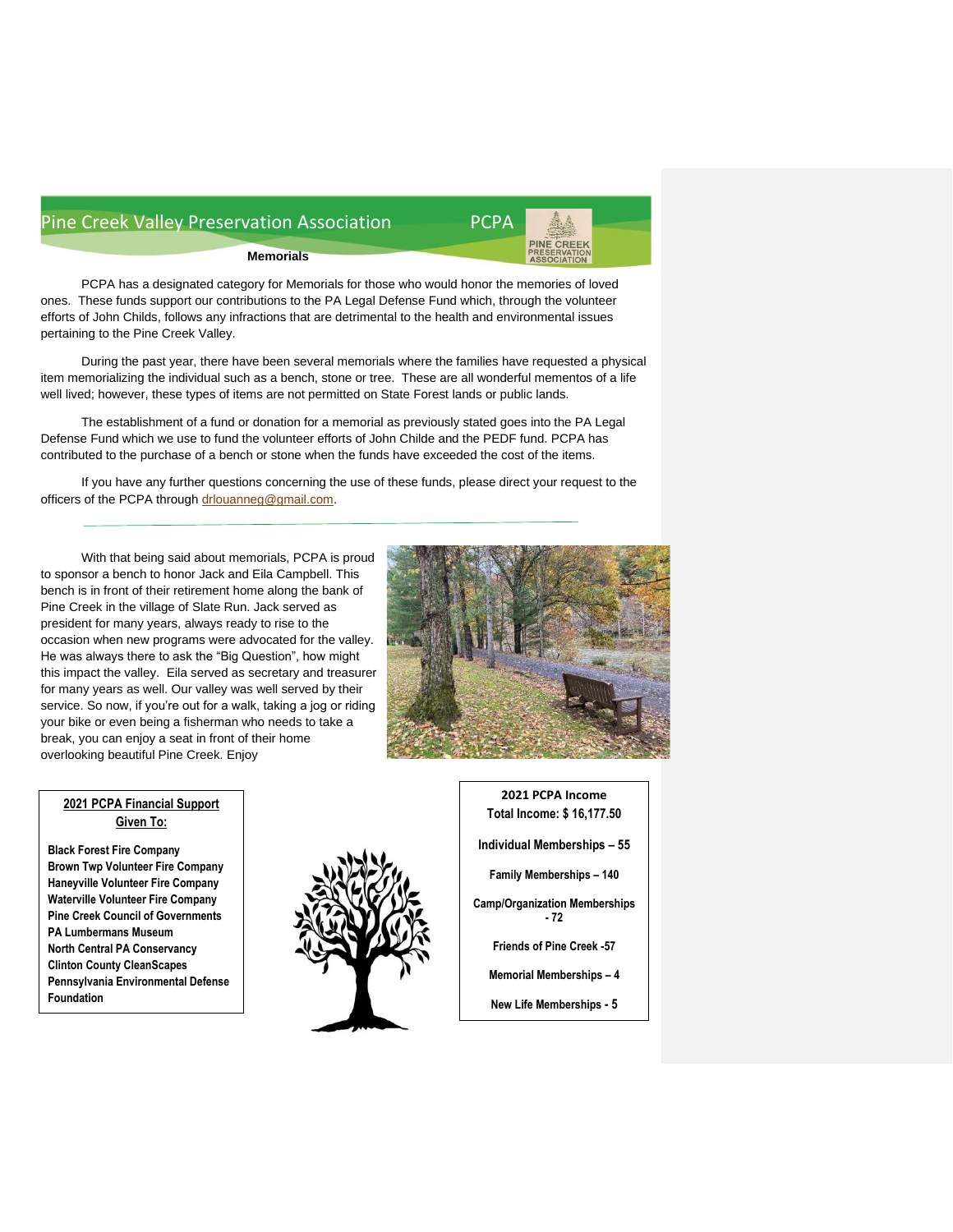

*Watson Township Est.1848*

#### **Watson TownshipOfficials:**

| <b>James R. Seltzer</b> | <b>Secretary/Treasurer</b> |
|-------------------------|----------------------------|
| <b>James R. Potter</b>  | <b>DARLENE MACKLEM</b>     |
| <b>Lewis Gene Zinck</b> |                            |



The Watson Township supervisors, would like to thank the residents and visitors that use the recycling center located at the Watson Township Building, for keeping the recycling center clean from junk and plastic bags.

Watson Township doesn't operate the recycling center, but we are in charge of keeping the area cleaned and removing the snow and ice; Lycoming County is in charge of running the recycling.

The county has closed some recycling areas due to people putting the wrong materialsin the bins. We would hate to see our recycling center gone. If we were to lose the recycling area it would cost everyone more money.

So please keep up the good work. If you see someone misusing the recycling center, please say something. Have a good and safe year.

Thank you,

Watson Township Supervisors.

94 Whitetail Lane Jersey Shore, Pa. 17740 570-398-7829

E-mail address: [watson@watsontownship.comcastbiz.net](mailto:watson@watsontownship.comcastbiz.net)

#### **PCPA Summer Picnic**

Saturday, August 6, 2022 @ 12:00 noon The Barn on Route 44 North

Be sure to mark your calendars for our summer picnic, which is planned for The Barn on Route 44 North on Saturday, August 6, 2022 beginning promptly at noon. This is an "active members only" event, so you should rejoin PCPA this year.

**Commented [LAG1]:**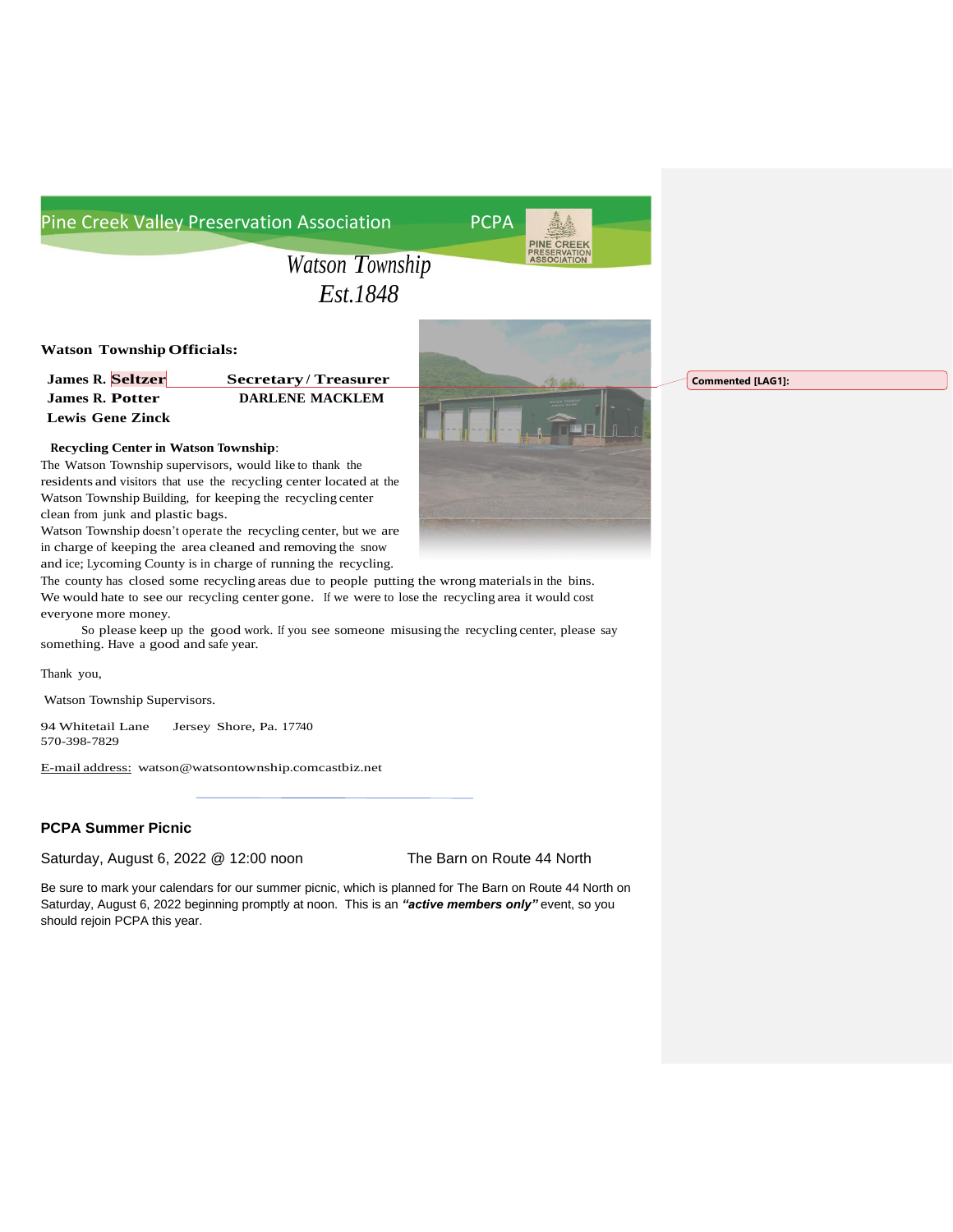



**PCPA Wearables and Order Form**

Show your PCPA pride by ordering one of our many wearable items. We had a good turnout for wearable purchases at both our April event and our picnic. We've updated our available items with better sizing, and quality, of men's and women's tee shirts. Also we have added ladies polo shirts. We have changed to a local supplier, with shorter wait times for the finished product, although with recent supply chain issues, some may be longer.

The items can be ordered using the simple order form following and can be paid for by check made out to Jeff Campbell, or now using Venmo directly to me at @Jeff-Campbell-106. Fill out the order form below and either snail mail or email to me, so I know who you are and what you ordered. I will then contact you and we'll arrange for delivery to you.

Any questions, feel free to call or email me at 610-513-2633, jcc1208@aol.com.

Show your pride for our great organization, and our love of the valley.

\_ \_ \_ \_ \_ \_ \_ \_ \_ \_ \_ \_ \_ \_ \_ \_ \_ \_ \_ \_ \_ \_ \_ \_ \_ \_ \_ \_ \_ \_ \_ \_ \_ \_ \_ \_ \_ \_ \_ \_ \_ \_ \_ \_ \_ \_ Name\_\_\_\_\_\_\_\_\_\_\_\_\_\_\_\_\_\_ Phone #\_\_\_\_\_\_\_\_\_\_\_\_\_\_\_ Email \_\_\_\_\_\_\_\_\_\_\_\_\_\_\_\_

List below what items you would like to order. List item, color, and size, and total dollar amount. Paid by cash\_, check\_, Venmo \_\_. Total dollar amount \$\_

Long sleeve tees, add \$5.

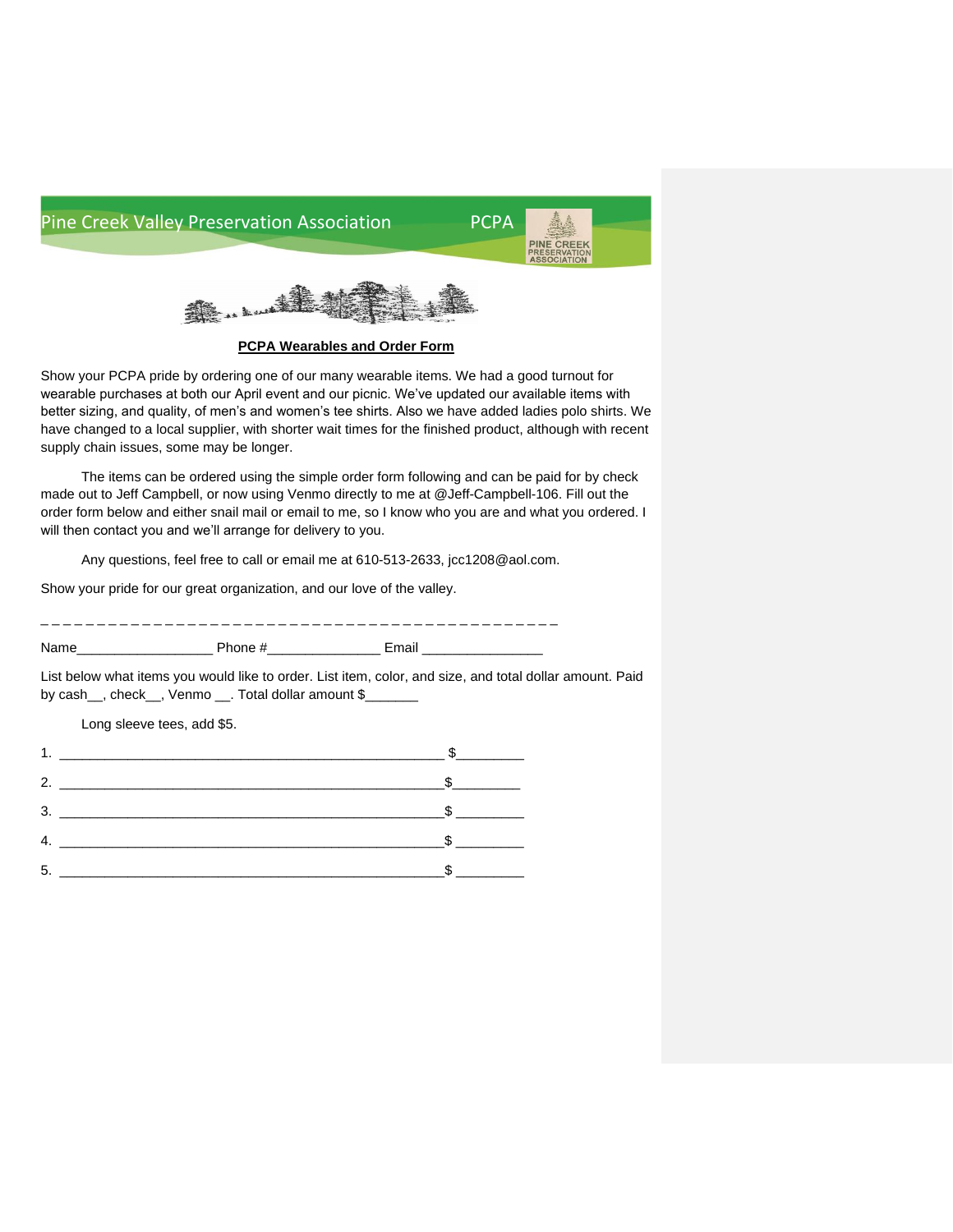

**EMBRODERED Pine Creek WEARABLES** 

**ORDER TODAY** 

Sweatshirt -\$30 ea

Rack 1

Col



## **Links for Additional Organizations in the Valley**

PCPA is a local non-profit keeping an eye of the health of the Pine Creek Valley. We are not the only organization interested in the recreational and conditions up the creek. Here are additional links for local organizations:

#### Slate Run Brown Trout

Club: [www.facebook.com/groups/226758475563659](http://www.facebook.com/groups/226758475563659)

Trout Unlimited Chapters:

- Tiadaghton Chapter: [www.tu.org/chapter/688-tiadaghton](http://www.tu.org/chapter/688-tiadaghton)
- Susquehanna Chapter: www[.susquehannatu.com](http://susquehannatu.com/)

Slate Run Sportsmen: [www.slaterunsportsmen.com](http://www.slaterunsportsmen.com/)

Middle Susquehanna River Keeper - <http://www.middlesusquehannariverkeeper.org/>



PINE CREEK<br>PRESERVATION<br>ASSOCIATION





Sweatshirt -\$35 ea Colors:<br>Forest Green, Black, Navy, Red<br>Dark Heather Gray



Hunter Cap -\$15 ea Orange Cotton/Poly Front & Back Realtree Camp - Bill

Truck Cap -\$15 ea Camo Cotto Black Mesh Poly Back

Truck Cap -\$15 ea

Tan Mesh Poly Rank

Truck Cap -\$15 ea Cotton/Poly Front Mesh Poly Back reen, Camo Pink hite, White/White

Pink Camo Co

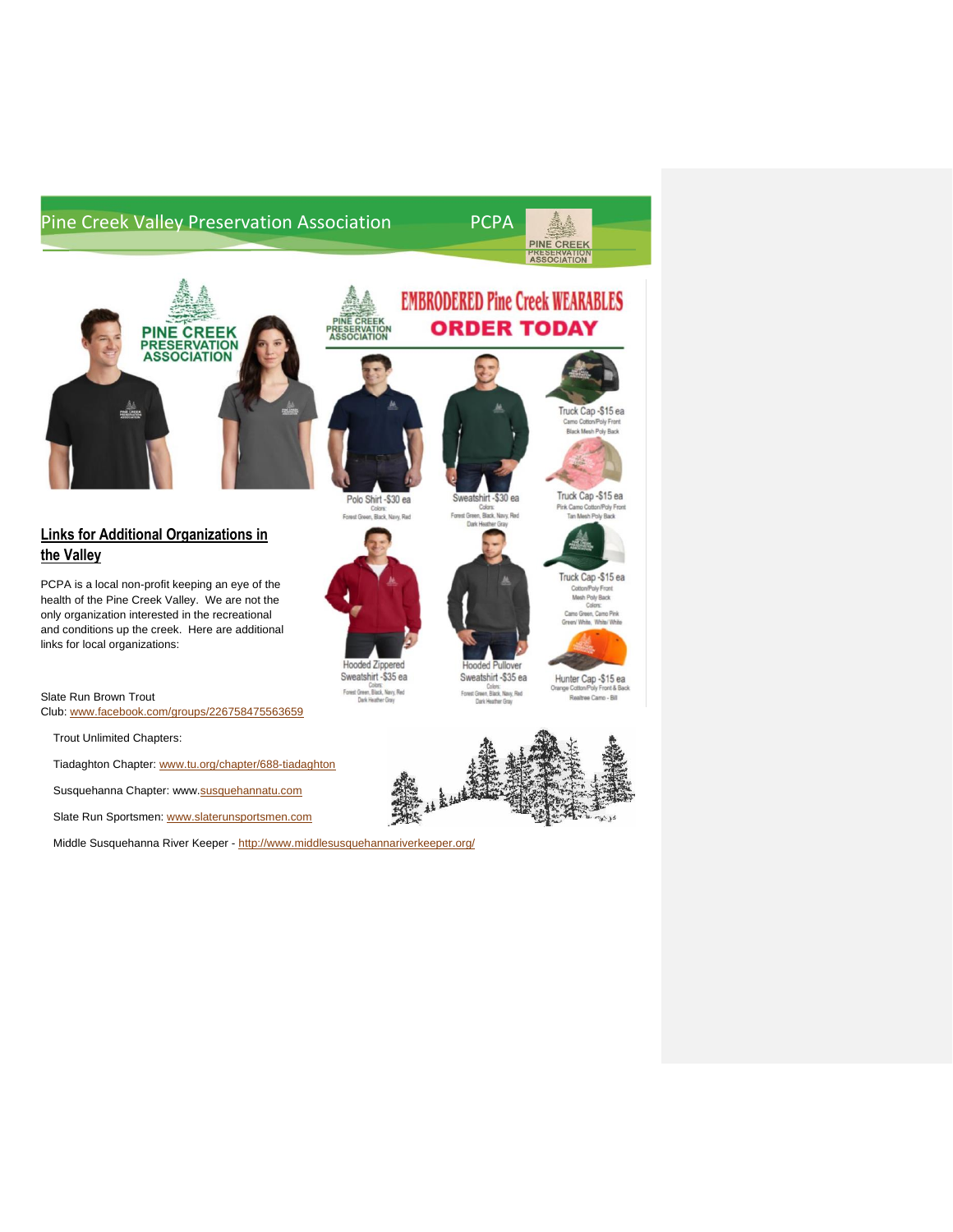

**Legal Updates from Pennsylvania Environmental Defense Fund (PEDF)**

*Jeff Campbell reached out to Attorney John Childs of the PEDF for a summary of the latest information concerning the legal activities concerning the Pine Creek Valley and surrounding areas. PCPA supports the PEDF each year with a \$5000 donation. For more detailed information concerning the ongoing environmental legal issues, check out the PEDF website at [http://www.PEDF.org](http://www.pedf.org/) .*

#### **Pennsylvania Environmental Defense Foundation**

#### **January 12, 2022**

The following is a short summation from John Childes of PEDF (Pennsylvania Environmental Defense Fund) on various issues confronting the Pine Creek Valley. These suits were filed to protect our local State Forest:

(1) Two days after Senator Yaw's hearing on ATVs in mid-December PEDF filed a case in Commonwealth requesting the Court to declare that all ATV trails in our State Forest are in direct conflict with the constitutional duty to preserve and maintain the ecology of the forest. Many affidavits were filed in support of action, including one from PCPA! Three retired District Forest Managers signed an expert report stating unequivocally that ATV trails should not be in our State Forest.

(2). We filed our final brief in the Supreme Court on the appeal from the Commonwealth Court dismissing our Petition challenging the 2016 State Forest Resource Management Plan. The Court will ask for oral argument before a decision is made.

(3) Oral argument was held in early December 2021 in the Supreme Court on whether money that is part of the Constitutional Trust can be used for DCNR operations. It usually takes the Court 6 months to a year to write an opinion.

(4) If we win that case then we can go ahead with the case we filed last year requesting the Court to require the Commonwealth to pay back 1.3 billion dollars to the trust fund.

Let me know if you have any questions.

John

[Article 1, Section 27 of the Constitution states *"The people have a right to clean air, pure water, and to the preservation of the natural scenic, historic and esthetic values of the environment. Pennsylvania's public natural resources are the common property of all the people, including generations yet to come. As trustee of these resources, the Commonwealth shall conserve and maintain them for the benefit of all the people."]*